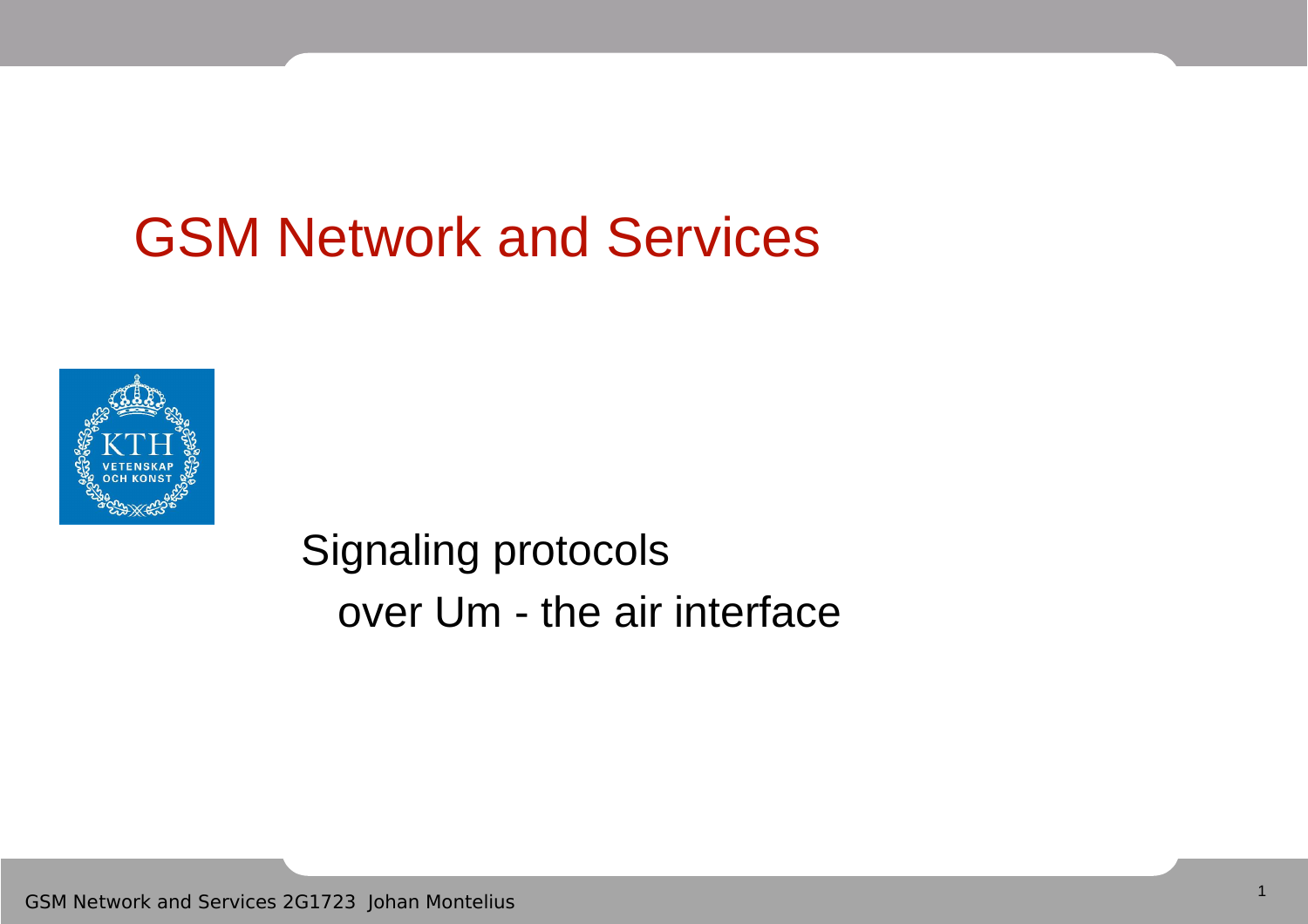

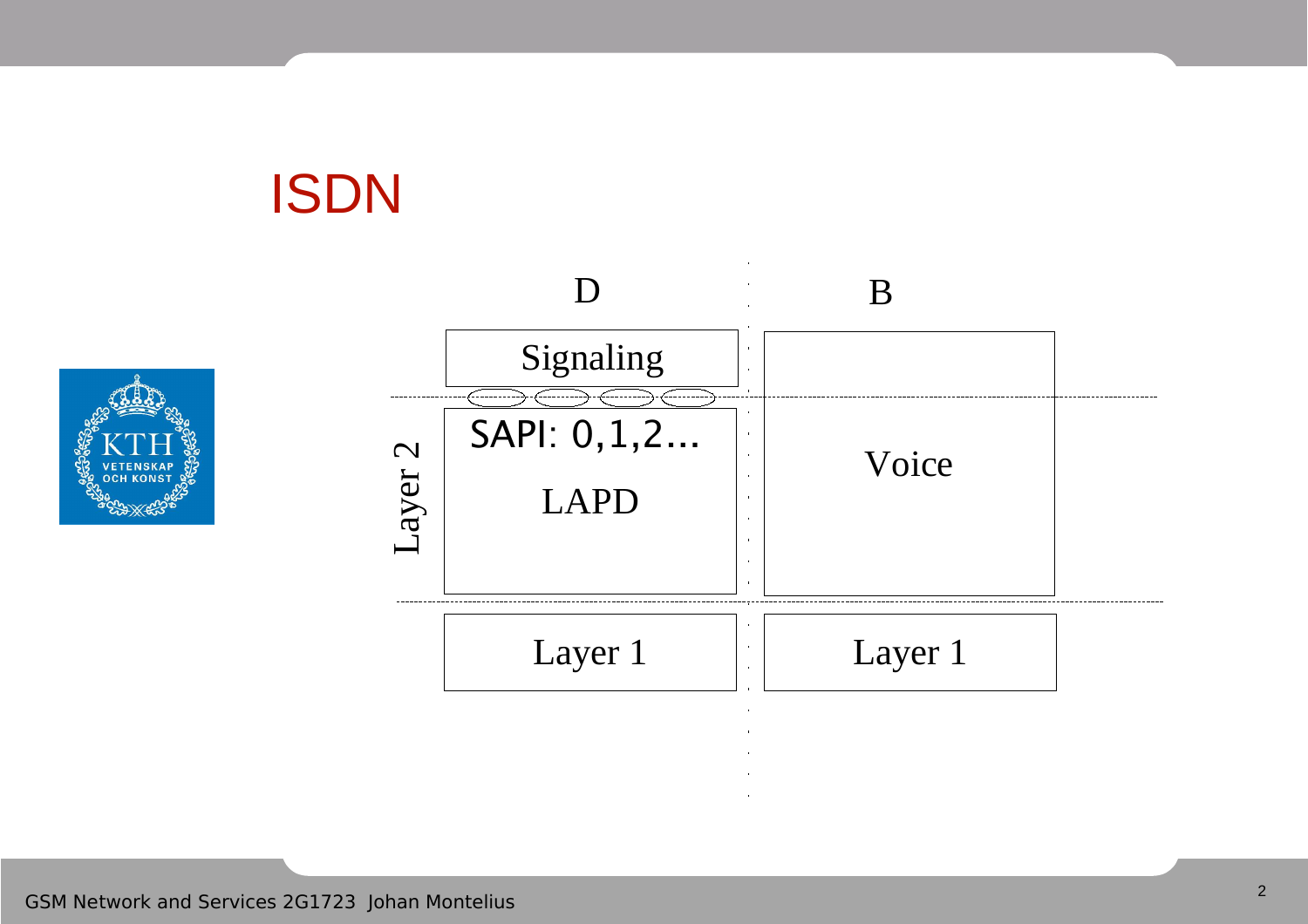# Signaling protocols MS - BSS

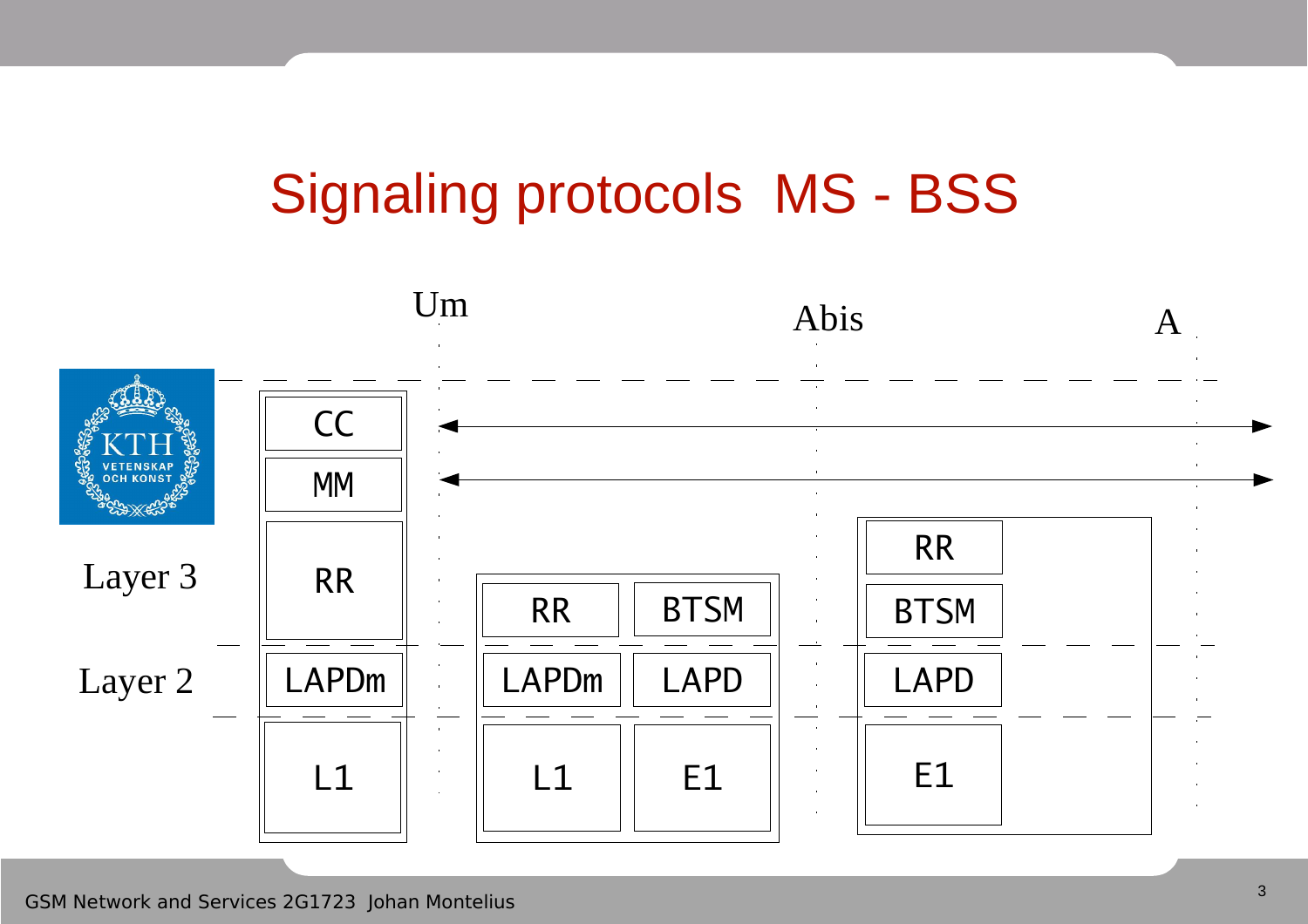## LAPDm



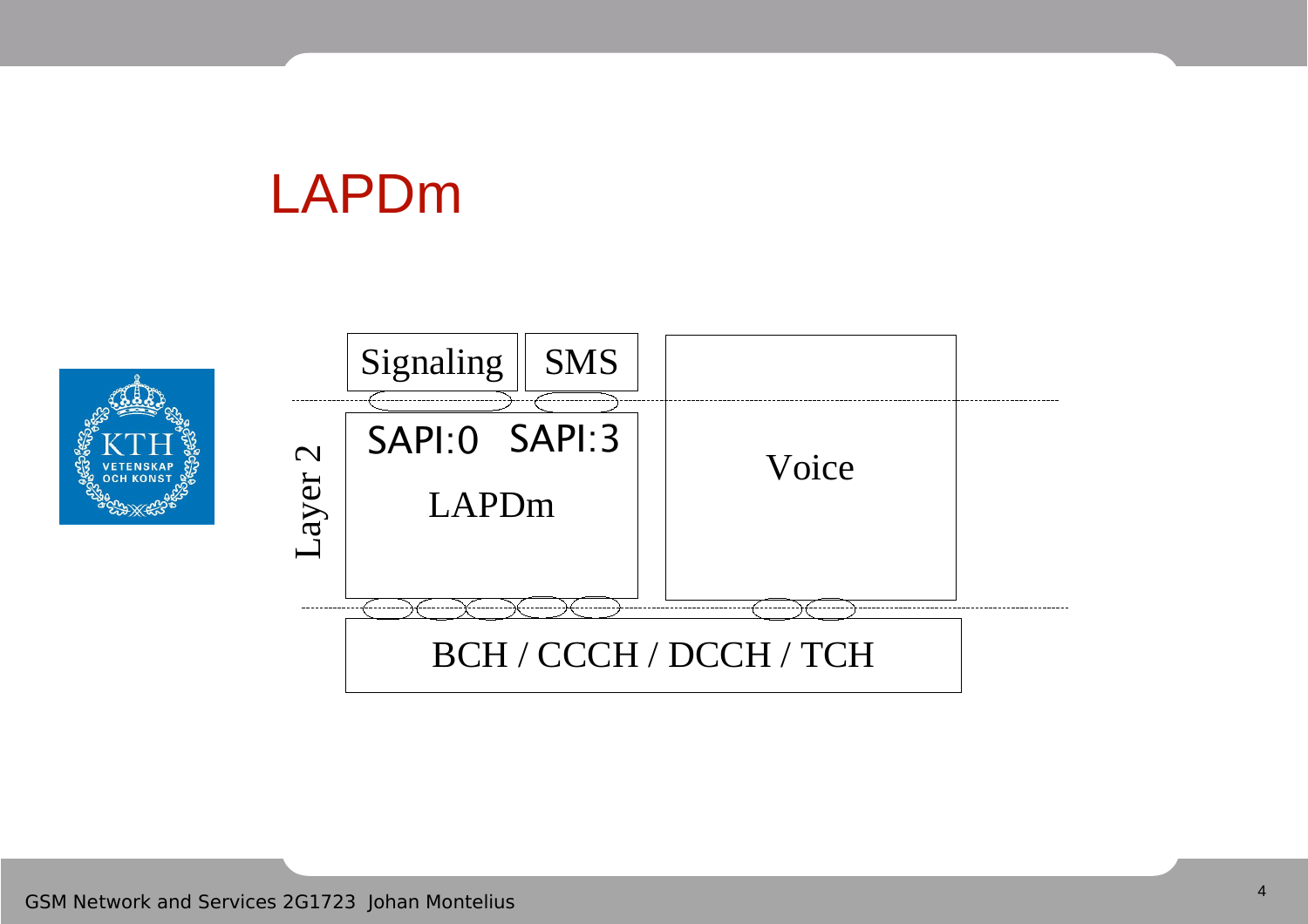# LAPDm

• Provides:



- Segmentation and reassembly
- Frame filling; all layer one frames are of fixed length size depending on channel.
- Unacknowledge mode
- $-$  Acknowledge mode; window size  $= 1$ .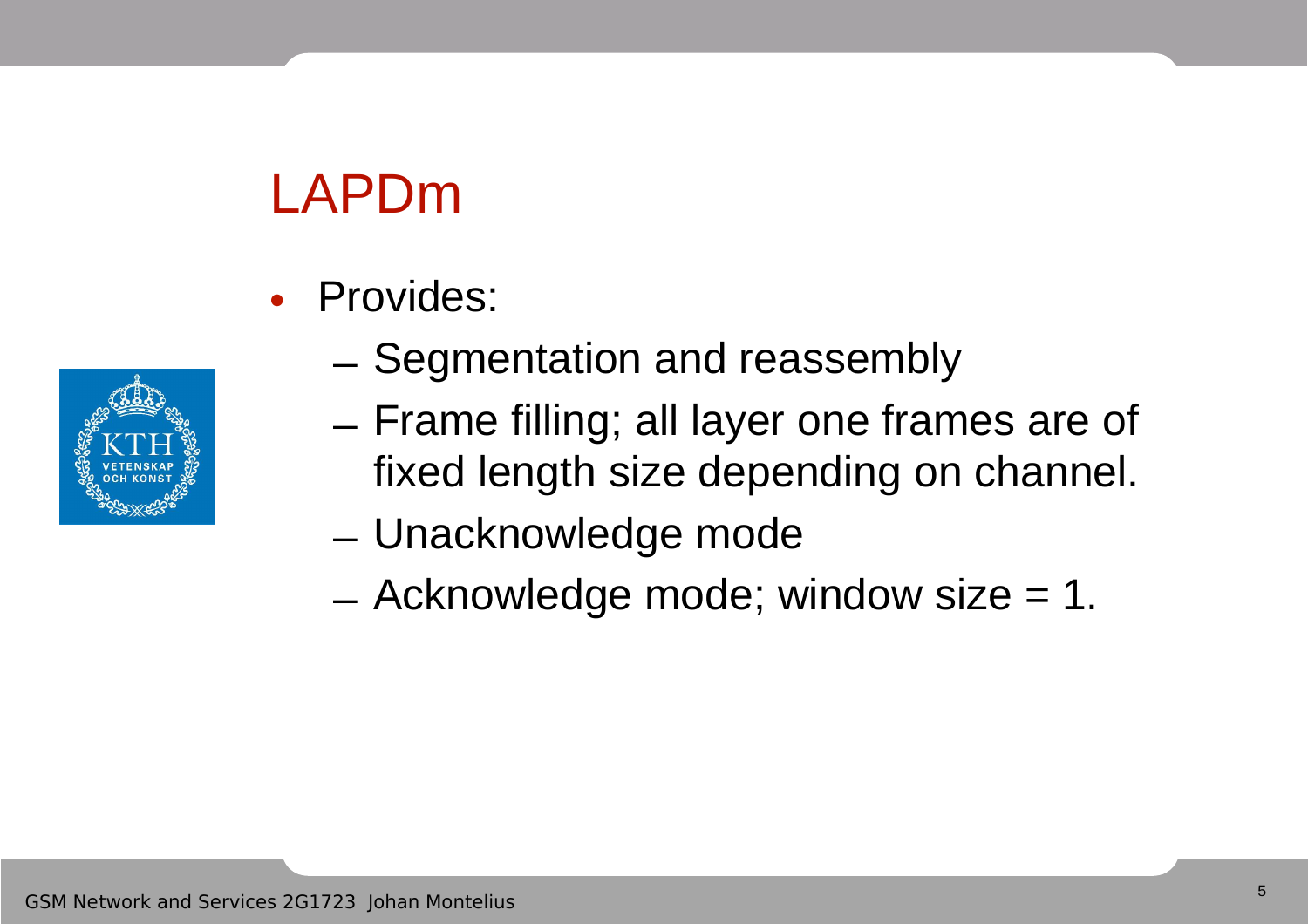## Transport of voice

GSM Source Coding (13 kb/s voice)

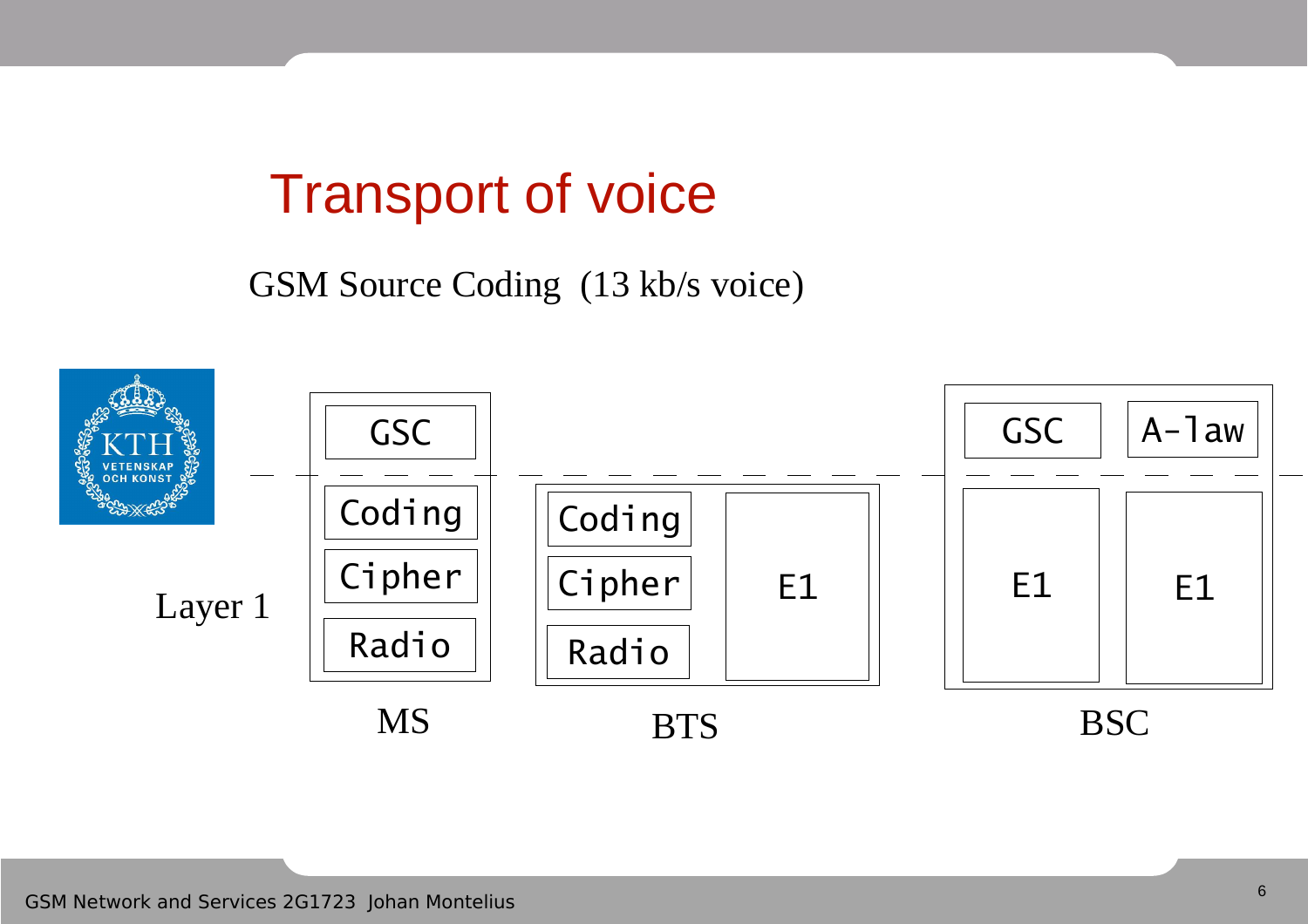## Transparent data

Unrestricted Digital Information

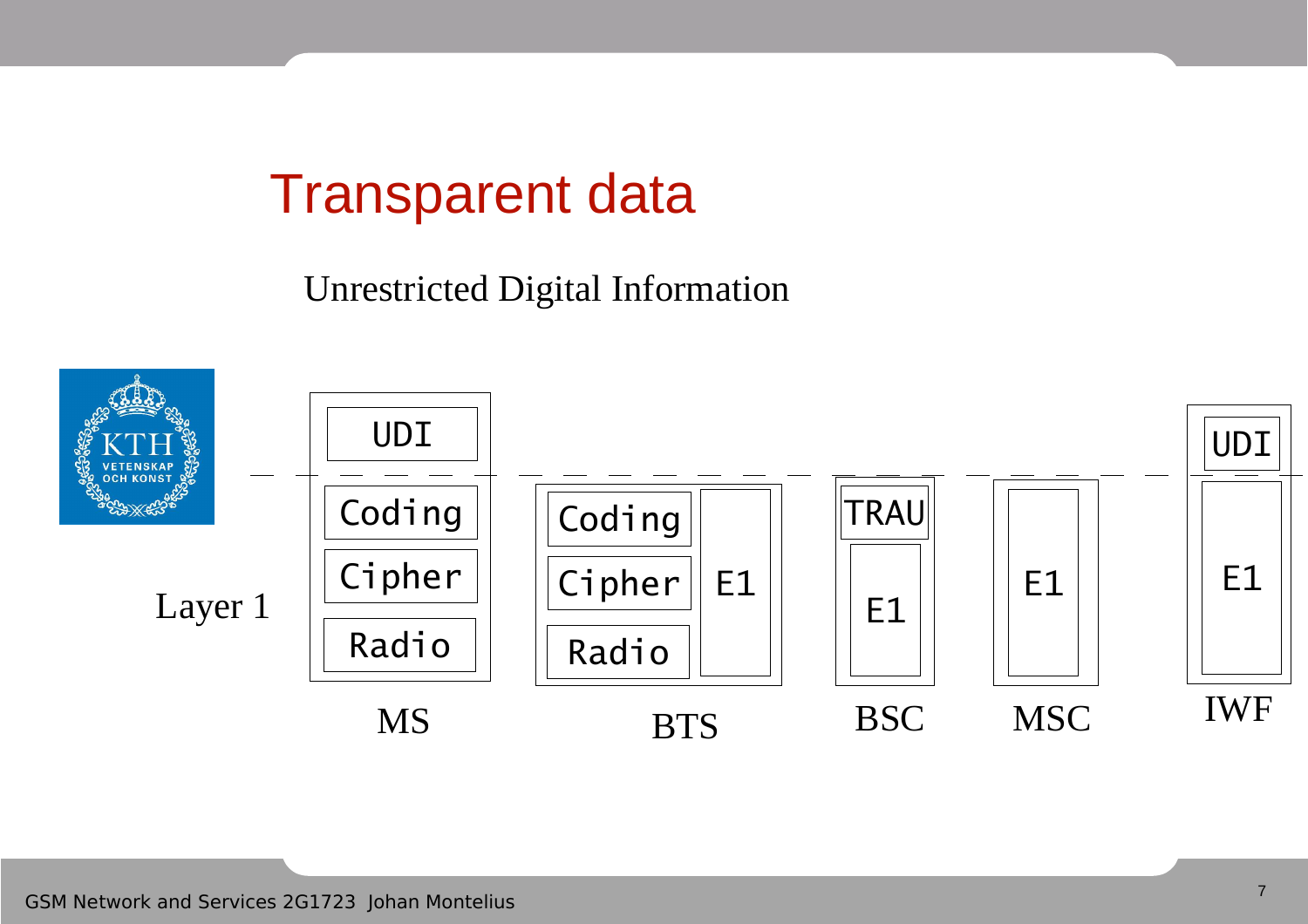#### Non-transparent data



#### GSM Network and Services 2G1723 Johan Montelius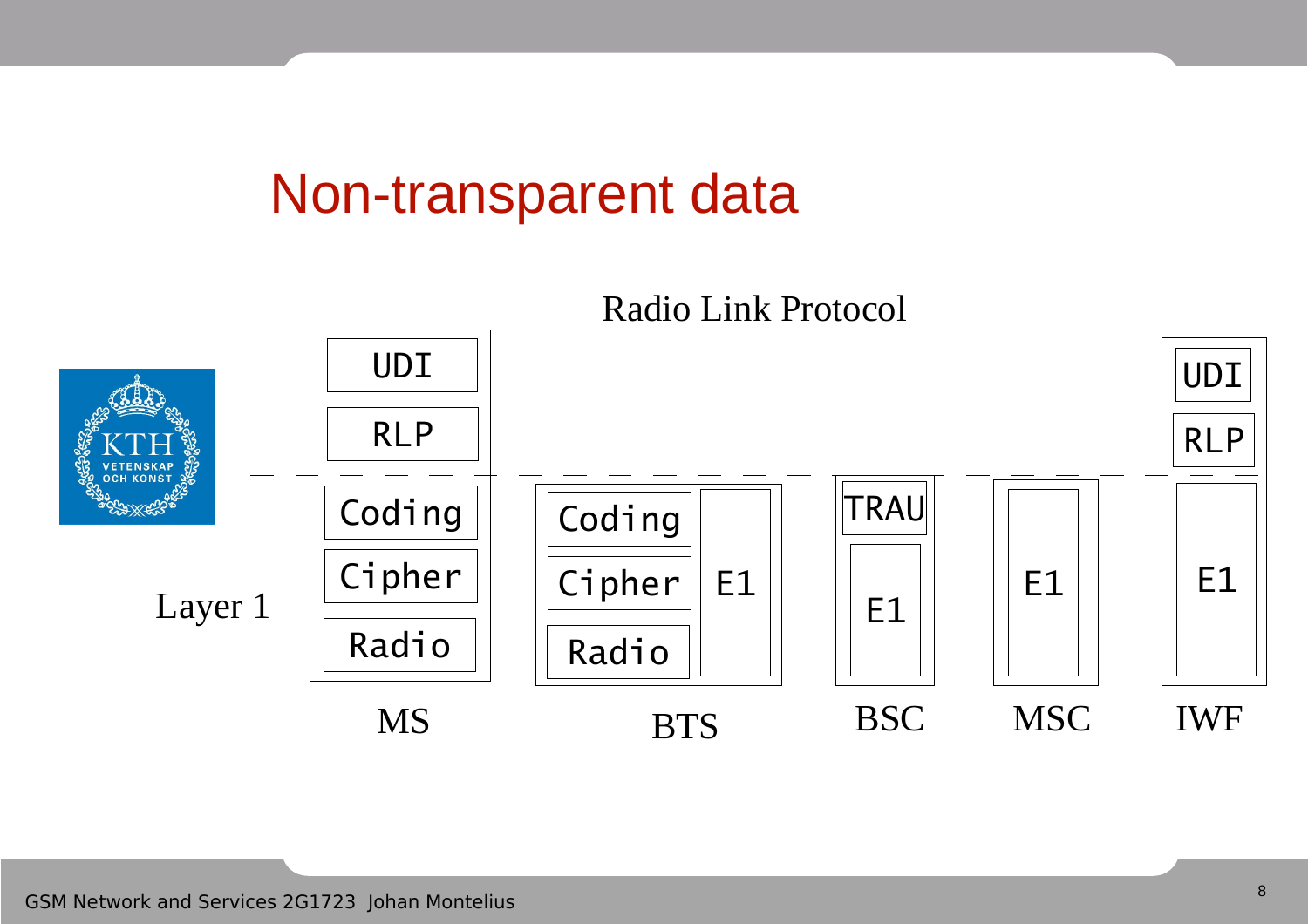## Circuit swicthed data

- Circuit switched data, transparent or non transparent, comes in bitrates up to 14,4 kb/s.
- High Speed Circuit Switched Data (HSCSD) can combine four time slots in to one data channel of a maximum of  $4x14.4 = 57.6$ kb/s. Operator/terminals often limit this to 3x14.4 down link and14.4 up or 2x14.4 in both directions.
- GPRS is taking over from HSCSD.

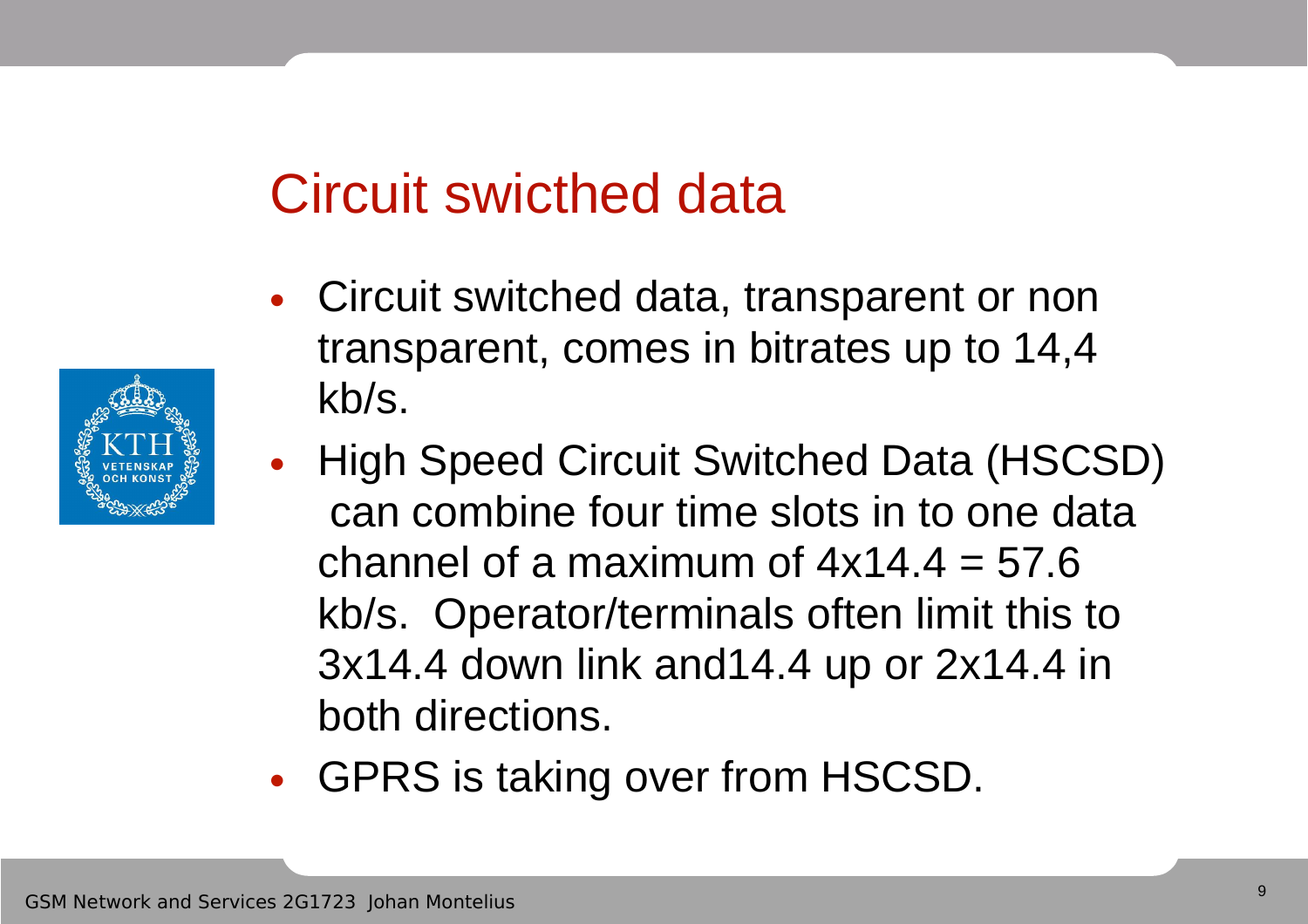# Signaling protocols MS - BSS

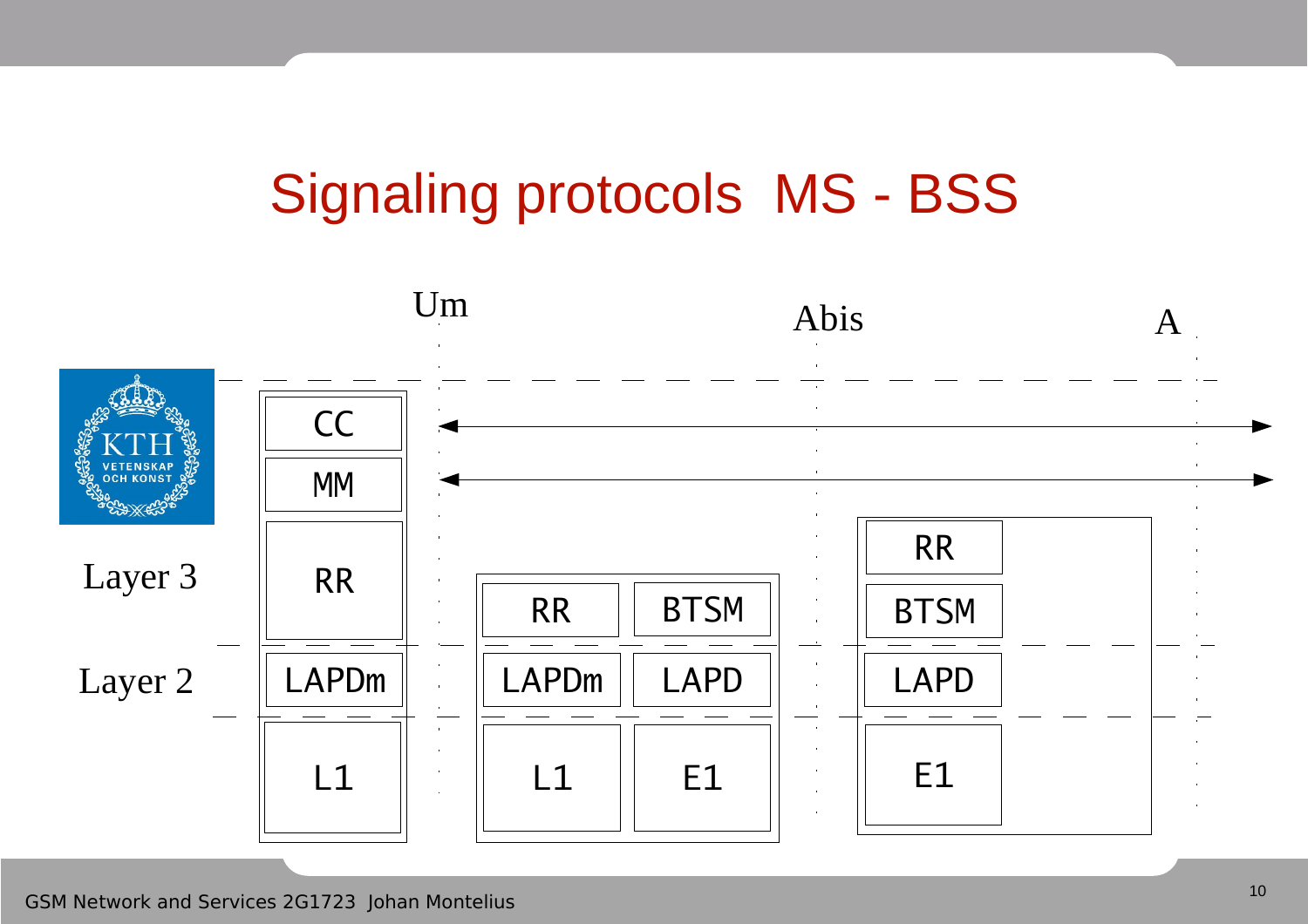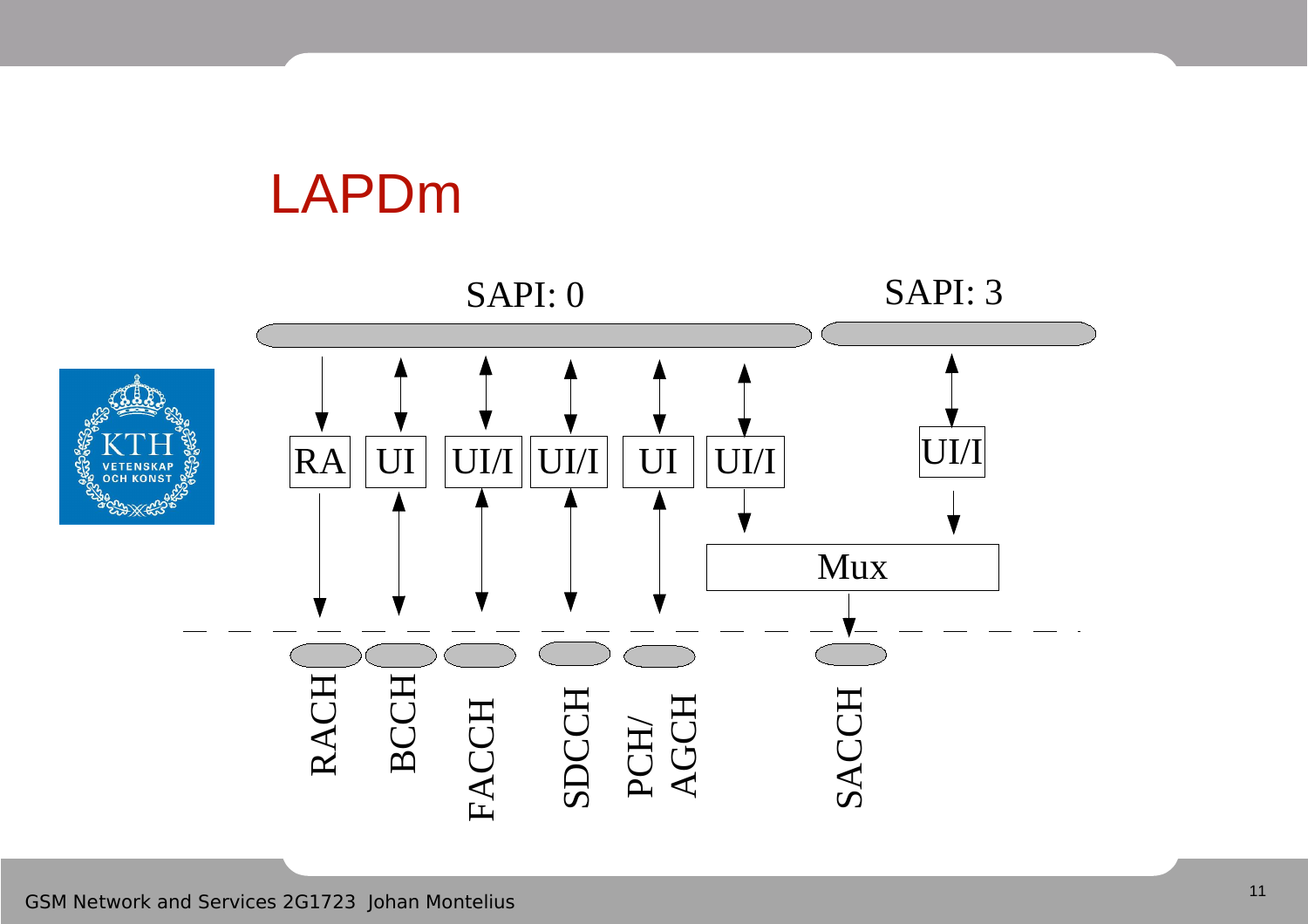# LAPDm



- UI-frames (Unnumbered Information) are unacknowldedge frames used for broadcasting and common control messages (who should acknowledge?). Also used by messages on the SACCH.
- I-frames (information) are acknowledged by the reciever. The window size is set to 1 so we only send one frame at a time. Used by SDCCH and FACCH (handover).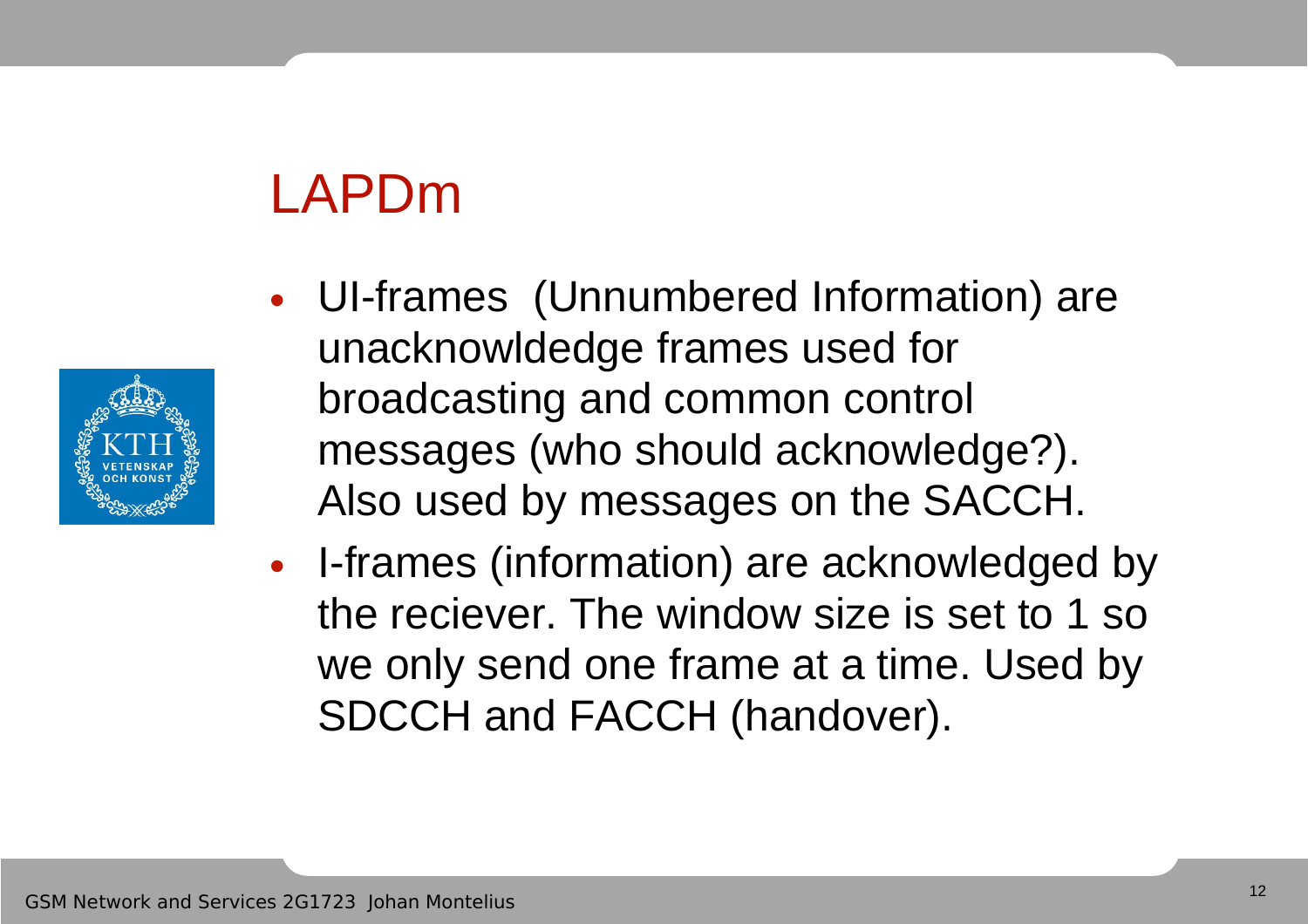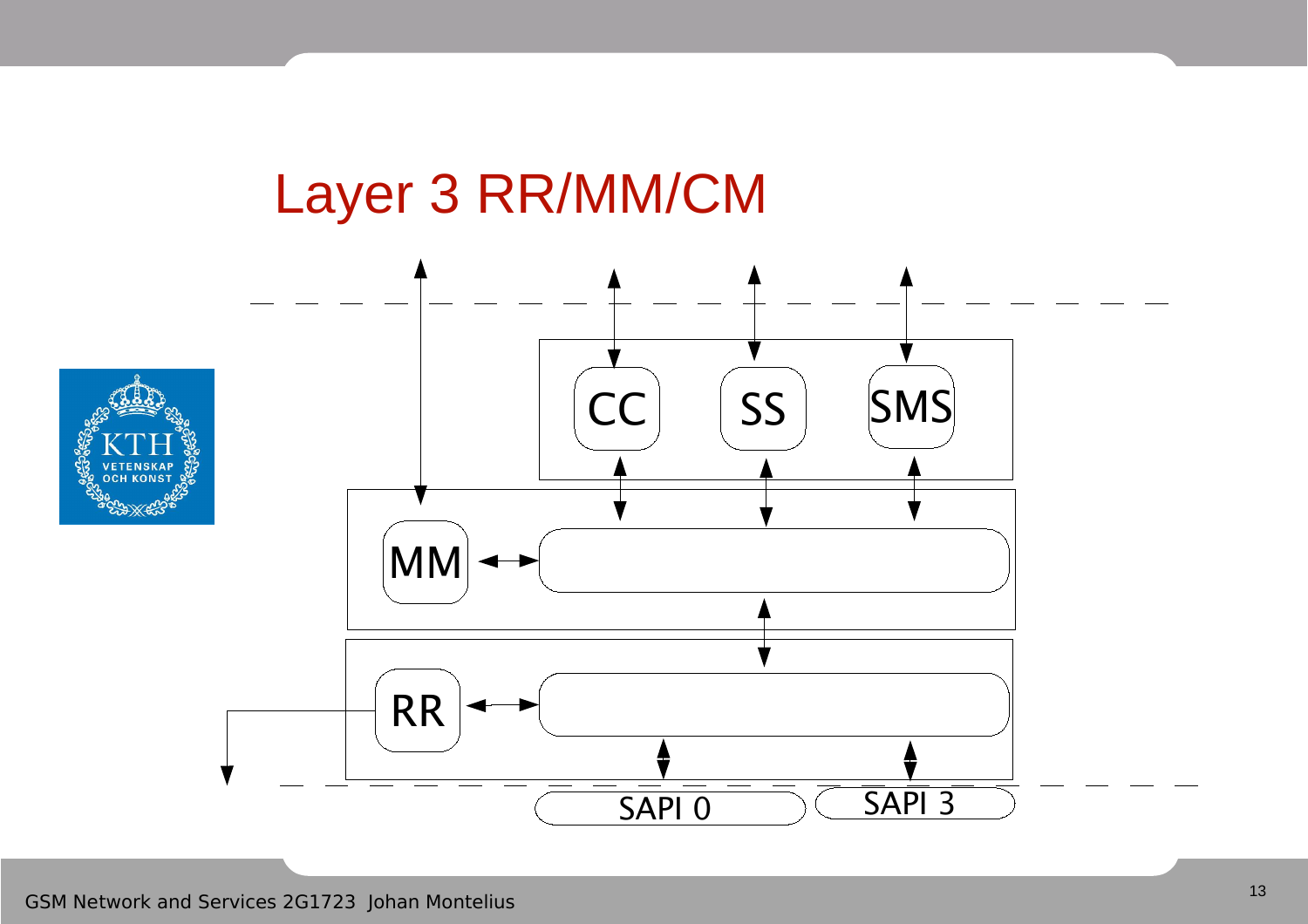# Radio Resource Management

- Administration of frequencies and channels.
- Monitor BCCH and PCH of the current cell.
- Monitor neighboring cells for cell re-selection.
- Request/setup/take down dedicated channels.
- Monitor and report signal quality of dedicated channels.
- Handover (initiated by BSS).
- Encryption/decryption.

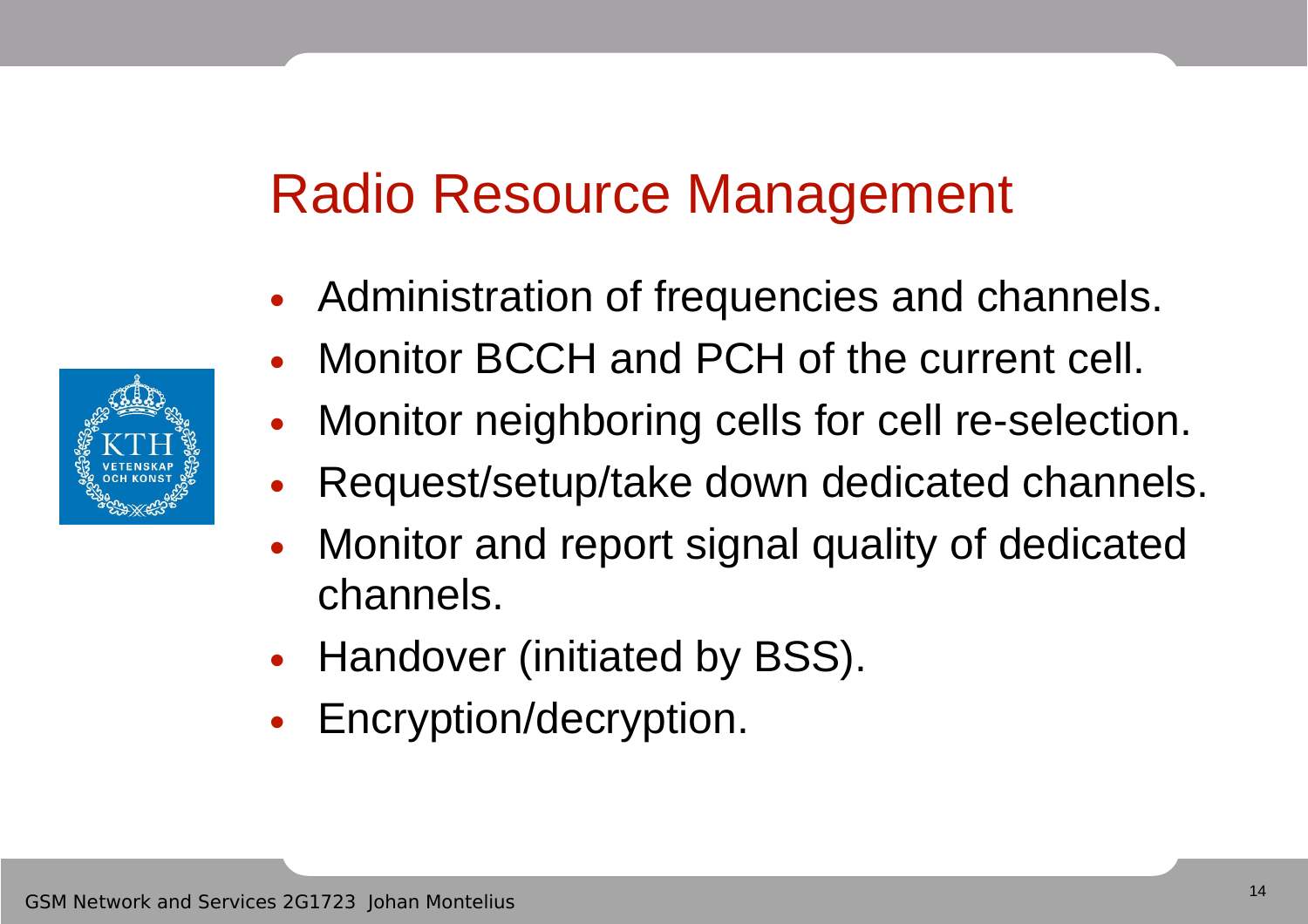# Radio Resource Management



- In idle mode: the BSS sends System Information Type 1-4 on the BCCH. This will give the mobile information about current cell and neighbors.
- In dedicated mode: The BSS sends System Information Type 5-6 on the SACCH. The mobile sends measurement reports on the SACCH (TA is piggy-backing on SACCH layer 1 frame)
- Monitoring of neighbors can be done between bursts. Monitoring of BCH can be done in the idle frame.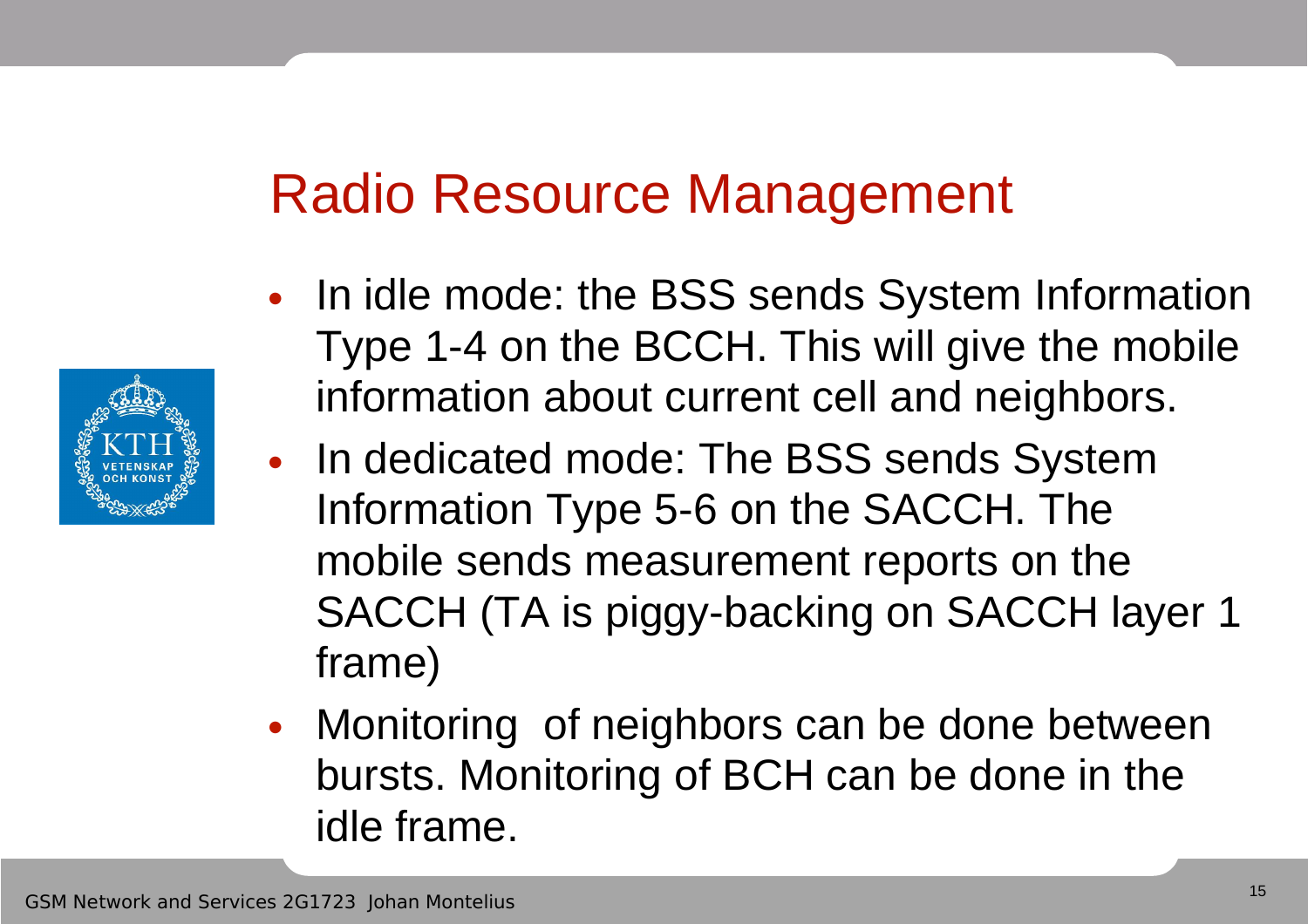# Mobility Management

- Attach and detach of subscribers (SIM).
- Localization of subscriber (paging)
- Location updating (mobile station is responsible).
- Authentication of subscriber.
- Confidentiality of subscriber
	- allocating TMSI

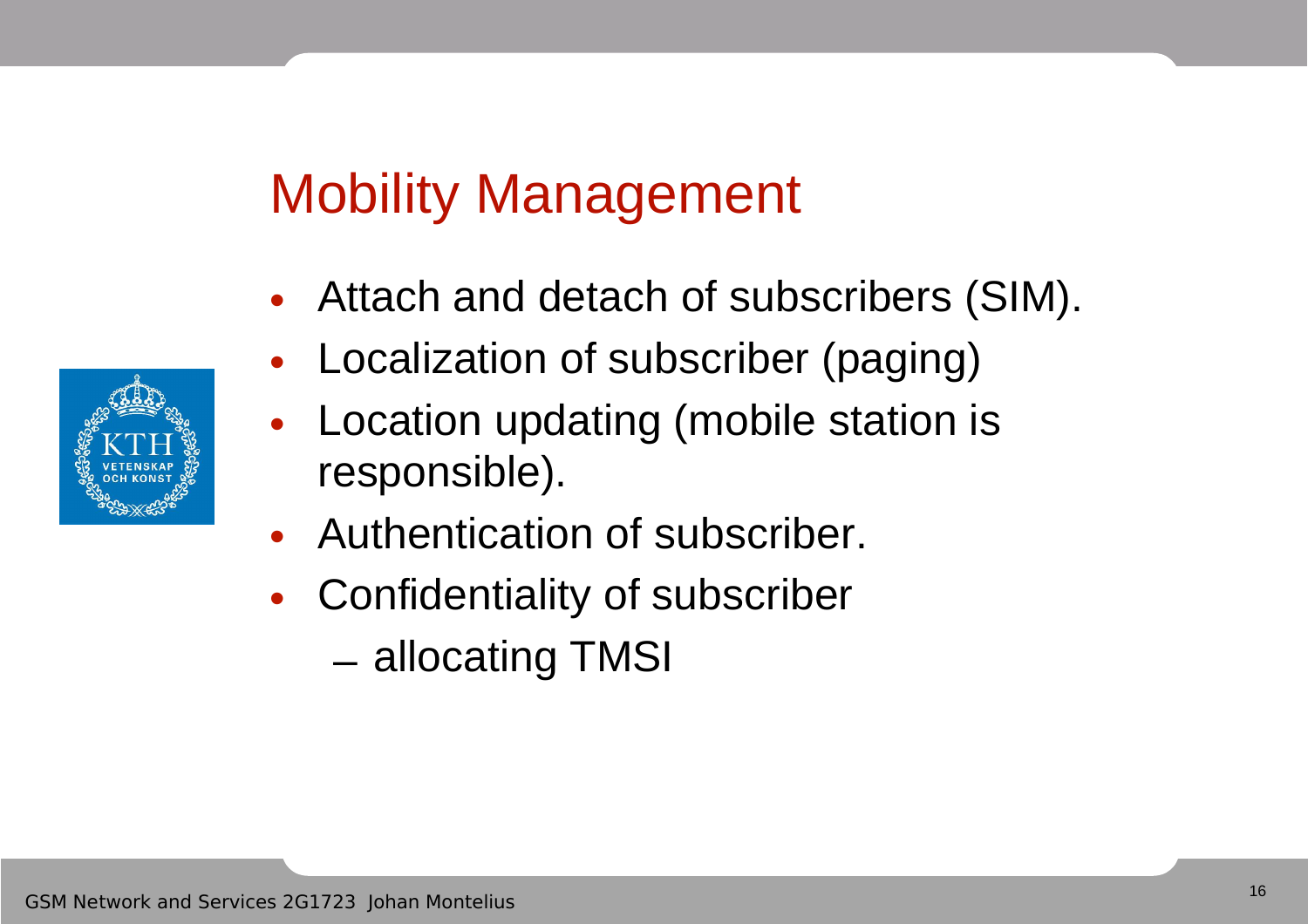# Connection Management

- Call Control
- 
- establish and terminate calls
- call related supplementary services
- Supplementary Services
	- call forwarding / barring
	- Number identification
	- Charging
- SMS
	- Sending and receiving of short messages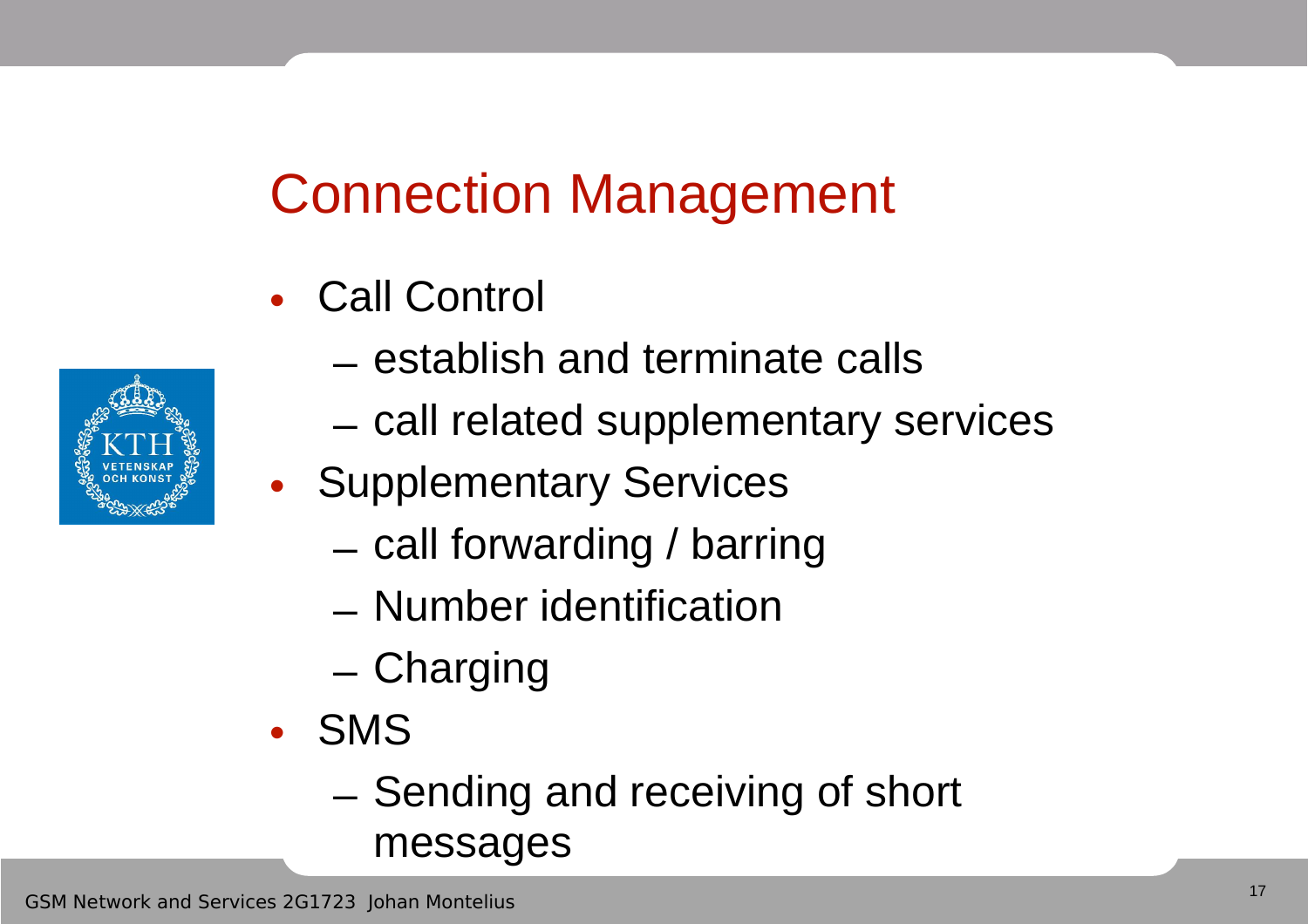## RR procedures – connection setup

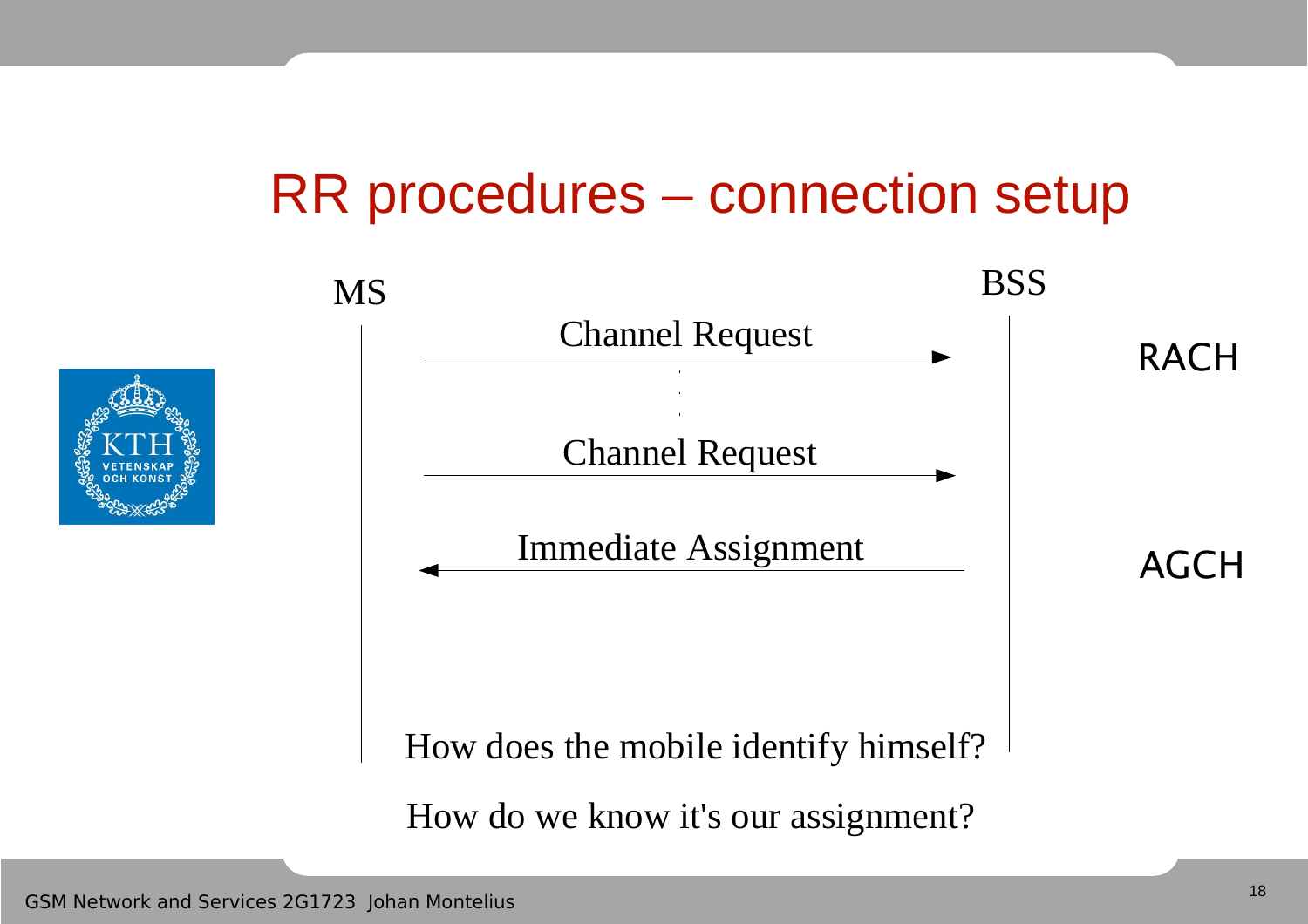## RR procedures – connection setup

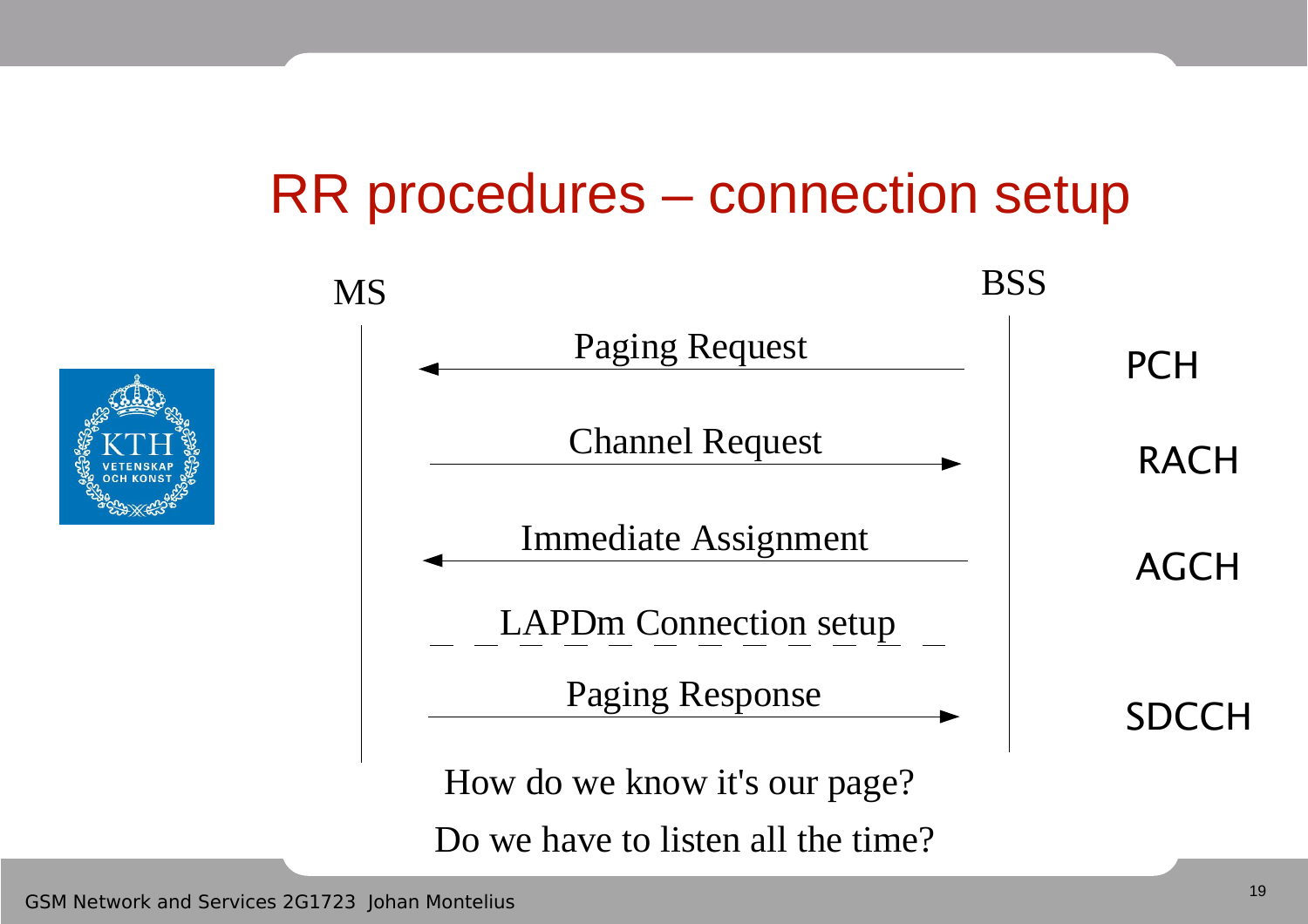## RR procedures – connection release



MS BSS

Connection Release

LAPDm Connection release

Mobile returns to idle state.

Always sent by the BSS.

SDCCH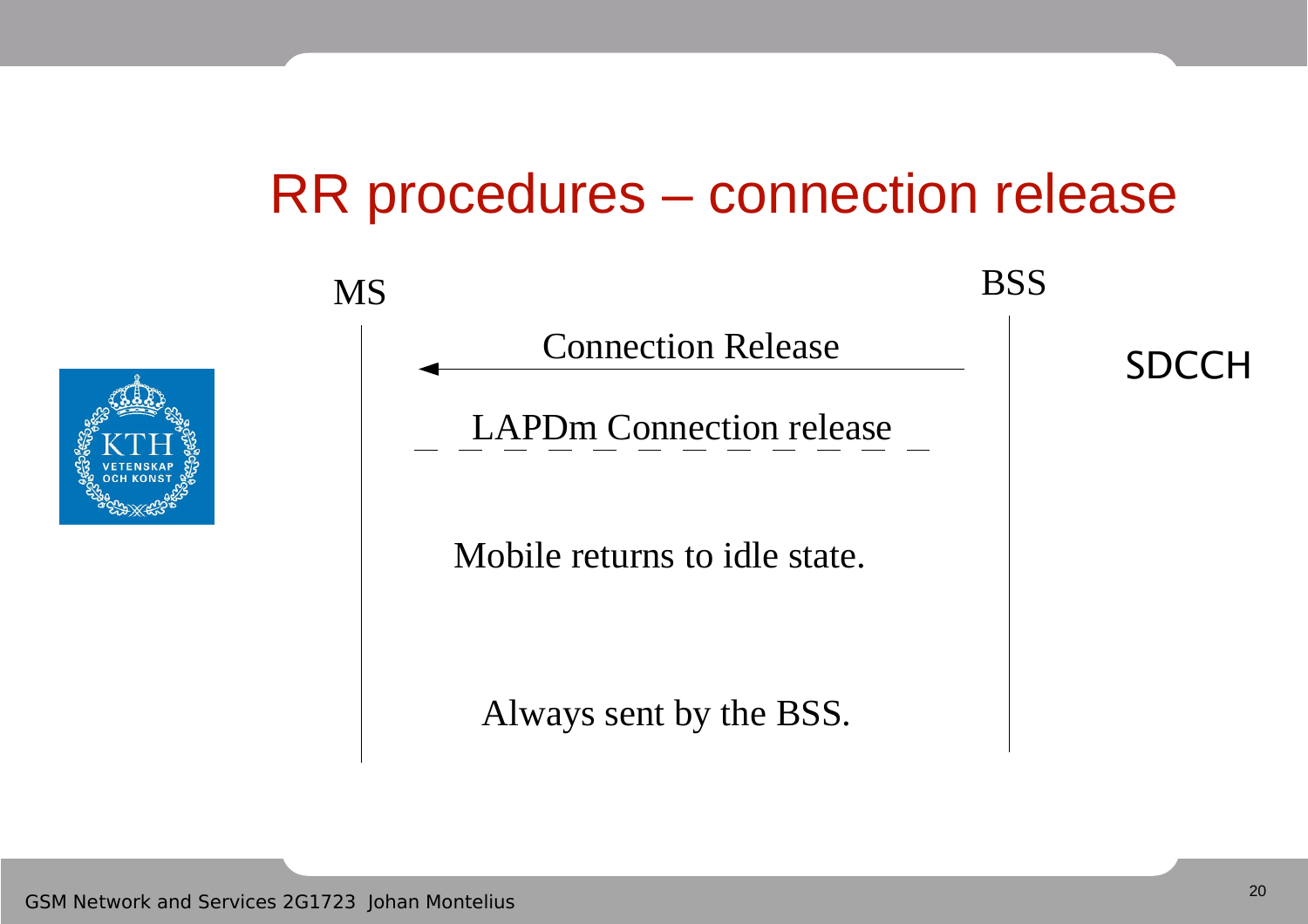#### RR procedures – handover



How does the new BSS know it's us??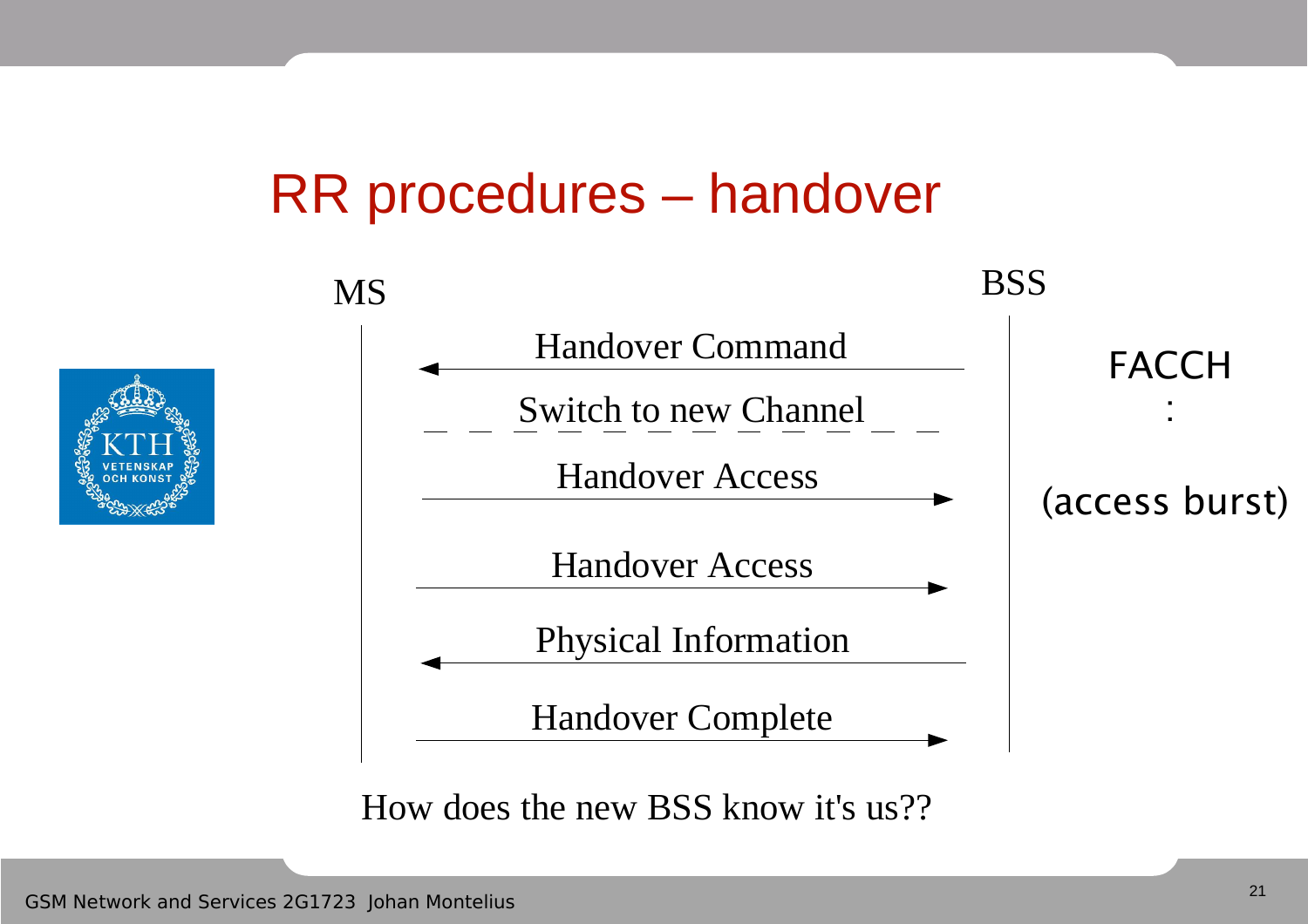## RR procedures – ciphering

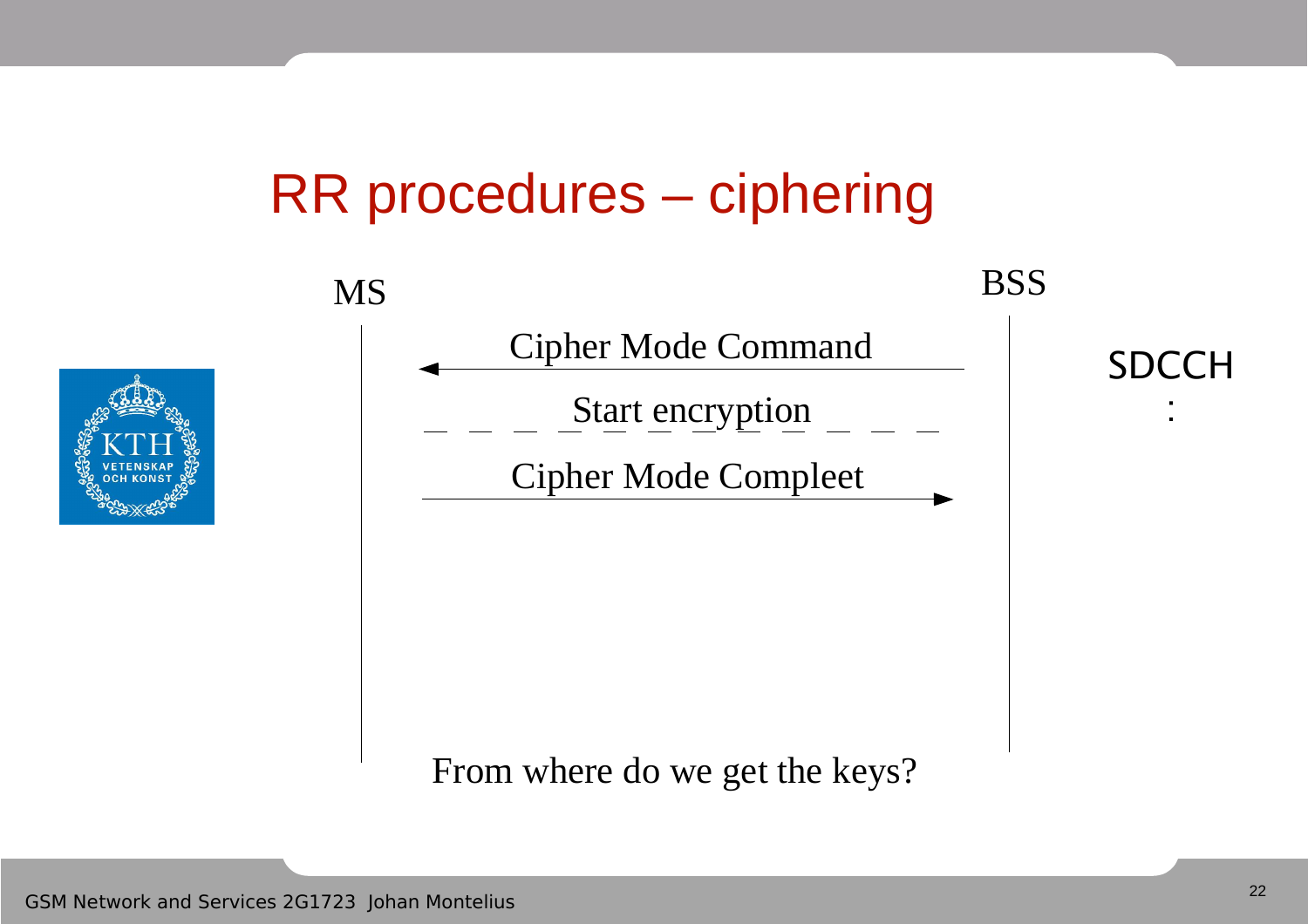#### MM procedures – authentication

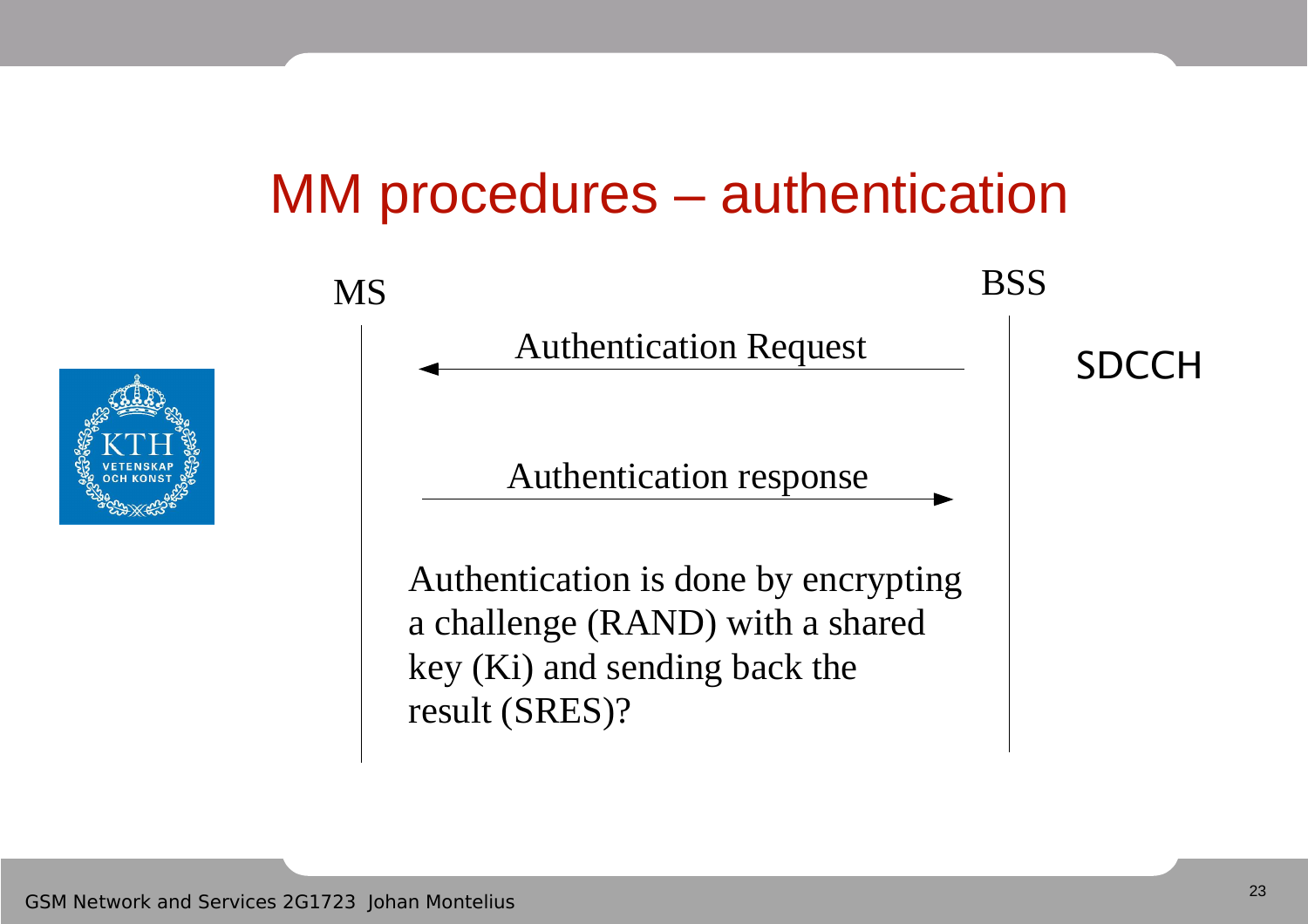## MM procedures – confidentiality



MS BSS

TMSI reallocation Command<br>
SDCCH

TMSI Reallocation complete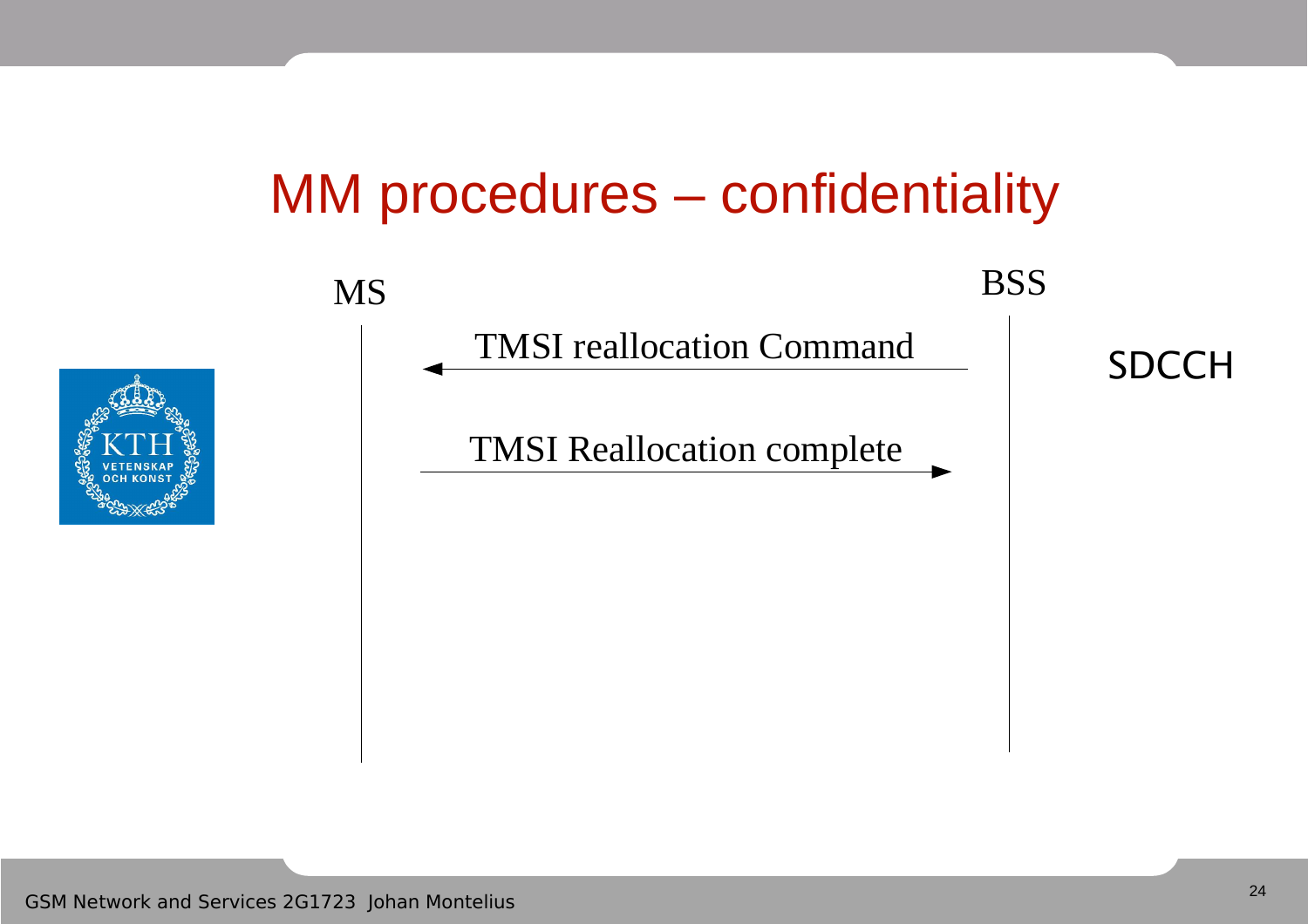## MM procedures

- Procedures are divided into:
	- Common: can be performed anytime
	- Specific: one at a time
	- MM Connection Management: requests by CM procedures for establishment of services.

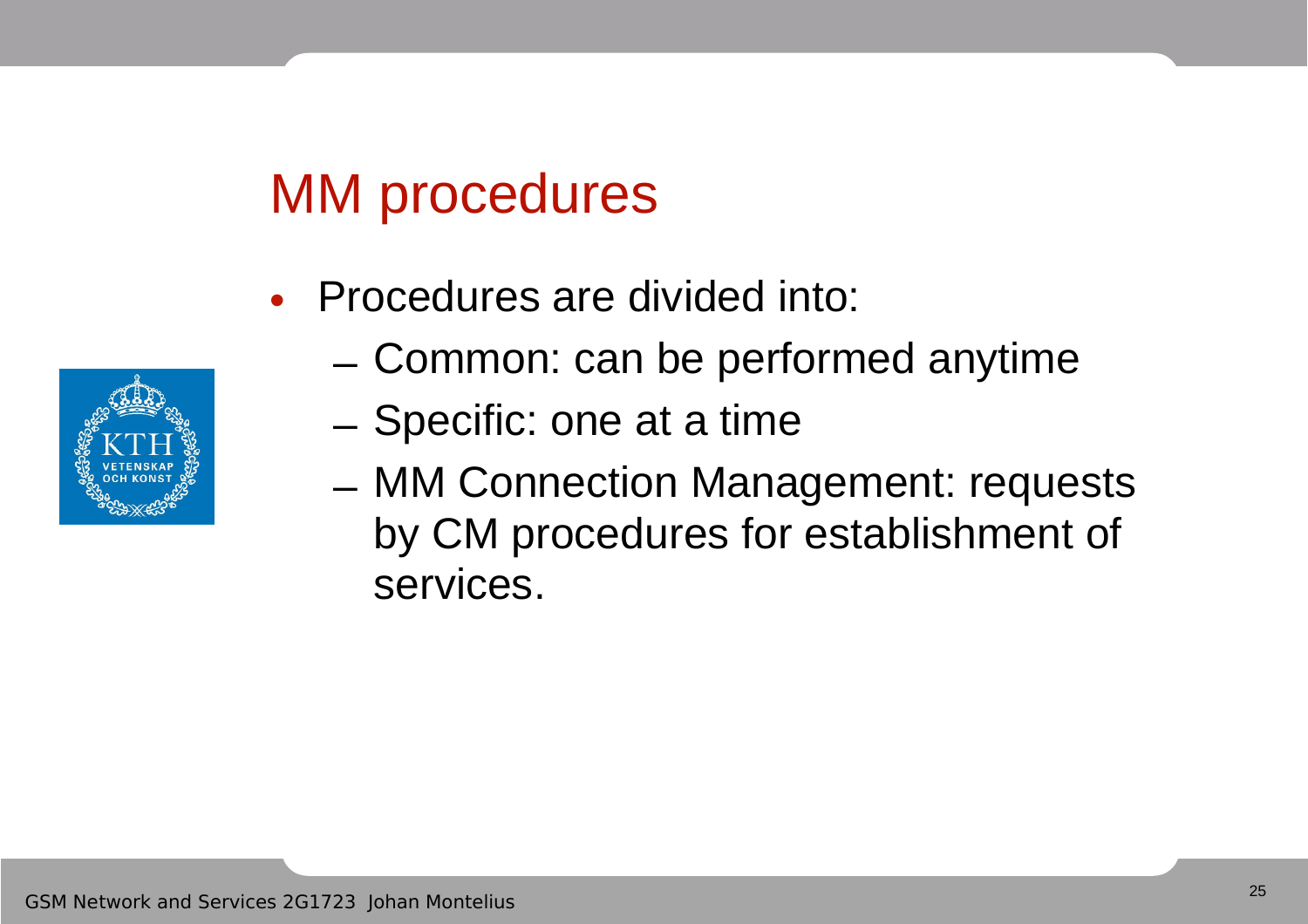## MM procedures – location update





SDCCH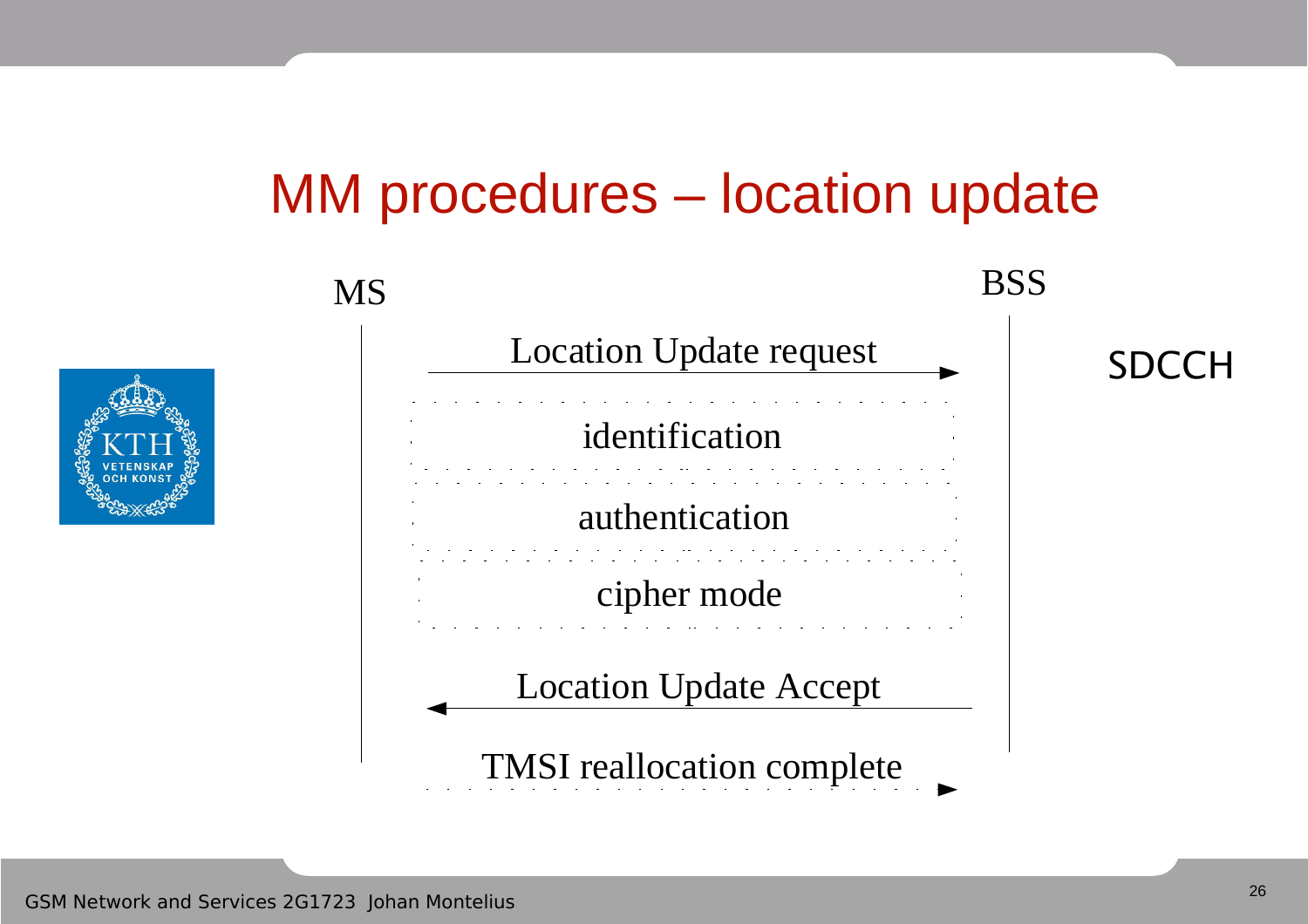# MM procedures – connection management





SDCCH